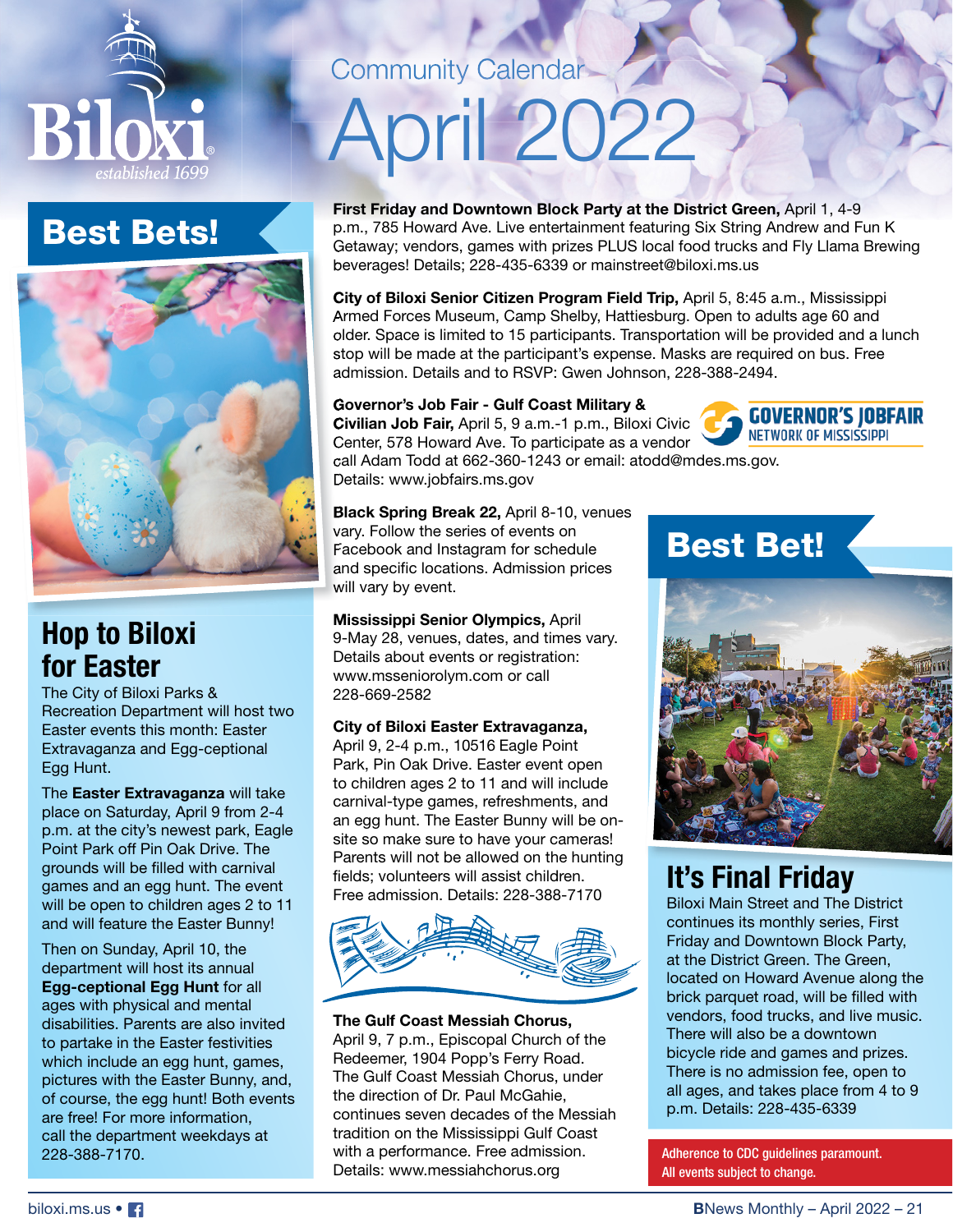## **Stay in touch**

**BNews:** Welcome to the 47th issue of BNews Monthly. It's a compendium of things you should know about your city: status reports on current and pending public works, and a calendar of community events covering the next 30 days.

**Calendar:** Biloxi Downtown Services is responsible for the Community Calendar, a compendium of events open to the public in Biloxi. Deadline for publication citywide and online is the 10th of each month. Listing must include name of event, date, time, location, one- or two-sentence description, admission fee, phone number or web address. Email to Kay Miller, downtown services manager, kmiller@biloxi.ms.us.

**Bmail:** The city provides information about projects and events via email. Sign up at biloxi.ms.us/register.

**Advertising:** BNews and Bmail represent an advertising opportunity for civic-minded businesses and organizations. In your hands you are holding the only advertising medium that is delivered to every single home, business, apartment and PO Box in the city. For rates and info, email online@ biloxi.ms.us or call 228-435-6368.

**B-Alert:** For text advisories on traffic and severe weather, text BILOXI to 99411.

**Website:** The city's website, at biloxi.ms.us, is the comprehensive digest of city information. The website also has links to the city's Facebook and YouTube platforms.

Vincent Creel, Public Affairs Manager vcreel@biloxi.ms.us

Cecilia Dobbs Walton, Public Affairs Specialist cdobbswalton@biloxi.ms.us

### Frequently Called Numbers

Area code is 228 unless otherwise noted.

| $\bullet$ | Auto Tag/Property Tax Information 435-8242           |  |
|-----------|------------------------------------------------------|--|
| $\bullet$ | Birth Certificates 601-576-7960                      |  |
| $\bullet$ | Building Permits 435-6270                            |  |
| ۰         | Business Licenses  435-6247                          |  |
| ۰         | Citizen services (streets, lights) 435-6271          |  |
| $\bullet$ |                                                      |  |
| ۰         |                                                      |  |
| $\bullet$ | Code Enforcement. 435-0841                           |  |
| ۰         | Drivers Licenses 396-7400                            |  |
| ۰         |                                                      |  |
| ۰         | Garbage Collection  701-9086                         |  |
| $\bullet$ | Housing Authority  374-7771                          |  |
| ۰         | Human Resources 435-6259                             |  |
| $\bullet$ | Mayor's Office  435-6254                             |  |
| $\bullet$ | Museums Information 435-6244                         |  |
| $\bullet$ | Parks & Recreation 388-7170                          |  |
| $\bullet$ | Planning Commission  435-6266                        |  |
| $\bullet$ |                                                      |  |
| $\bullet$ | Streets and Drainage $\ldots \ldots \ldots$ 435-6271 |  |
| $\bullet$ | Visitor Info 374-3105 or 1-800-BILOXI-3              |  |
| ۰         | Water Service 435-6236                               |  |
|           |                                                      |  |

## Best Bet!

## **Shuckers are back**

The Biloxi Shuckers launch the 2022 season this month — in a big way. You'll find 12 home games at MGM Park.

The team hosts the Mississippi Braves April 12-17, and the Pensacola Blue Wahoos April 26-May 1.



Expect to find the usual array of between-innings antics - our favorites are the races - plus a few surprises along the way.

Tickets start as low as \$8 if you buy in advance. Reserve your seats online at www.biloxishuckers.com.

| 0 <sub>0</sub> < 0<br>$\bullet\quad \bullet\quad \bullet$<br>$\bullet\quad \bullet\quad \bullet$                                                                                                                                                                                                                                                             | .<br>$\begin{array}{ccccccccccccccccc} \bullet & \bullet & \bullet & \bullet & \bullet & \bullet & \bullet & \bullet & \bullet \end{array}$                                                                                                                                                                                 |
|--------------------------------------------------------------------------------------------------------------------------------------------------------------------------------------------------------------------------------------------------------------------------------------------------------------------------------------------------------------|-----------------------------------------------------------------------------------------------------------------------------------------------------------------------------------------------------------------------------------------------------------------------------------------------------------------------------|
| ٠<br>o                                                                                                                                                                                                                                                                                                                                                       | $\begin{array}{ccccccccccccccccc} \bullet & \bullet & \bullet & \bullet & \bullet & \bullet & \bullet & \bullet \end{array}$<br>$\begin{array}{cccccccccccccc} 0 & 0 & 0 & 0 & 0 & 0 & 0 \end{array}$<br>$\begin{array}{ccccccccccccccccc} \bullet & \bullet & \bullet & \bullet & \bullet & \bullet & \bullet \end{array}$ |
| $\begin{array}{cccccccccccccc} 0 & 0 & 0 & 0 & 0 \end{array}$                                                                                                                                                                                                                                                                                                | $\bullet\hspace{0.4mm}\bullet\hspace{0.4mm}\bullet\hspace{0.4mm}\bullet$<br>$\bullet$                                                                                                                                                                                                                                       |
| $\begin{array}{ccccccccccccccccc} \bullet & \bullet & \bullet & \bullet & \bullet & \bullet & \bullet \end{array}$<br>$\begin{array}{ccccccccccccccccc} \bullet & \bullet & \bullet & \bullet & \bullet & \bullet & \circ \end{array}$<br>$\begin{array}{ccccccccccccccccc} \bullet & \bullet & \bullet & \bullet & \bullet & \bullet & \bullet \end{array}$ |                                                                                                                                                                                                                                                                                                                             |
| $\begin{array}{cccccccccccccccccc} \bullet & \bullet & \bullet & \bullet & \bullet & \bullet & \bullet & \bullet & \bullet \end{array}$                                                                                                                                                                                                                      | V                                                                                                                                                                                                                                                                                                                           |

#### **City of Biloxi Egg-ceptional Egg Hunt,** April 10, 10 a.m.-1 p.m., Barbra Ferrill Softball Fields, 1940 Edgers Road. Open to all ages with physical and mental disabilities and their parents and will include an egg hunt, games, and pictures with the Easter Bunny. Lunch will be provided. Details: 228-388-7170

**Biloxi Shuckers Baseball,** MGM Park, 105 Caillavet St., Admission prices begin at \$7. Details: 228-233-3465.

- VS. Mississippi Braves, April 12-17, 6:35 p.m. Tuesday-Saturday and 1:05 p.m. Sunday
- VS. Pensacola Blue Wahoos, April 26-May 1, 6:35 p.m. Tuesday-Saturday and 1:05 p.m. Sunday

**Annual State of the City Address,** April 19, 11 a.m.-1 p.m., Beau Rivage, 875 Beach Blvd Tickets: \$50-500. Hosted by Biloxi Bay Area Chamber. Details: 228-435-6149

**Annual Walking On Water Bridge Walk,** April 23, 9-11 a.m., Biloxi Bay Bridge. Join Coast Young Professionals in bridging the hunger gap by raising money and canned food donations for those in need along the Mississippi Gulf Coast! Details: 228-604-0014



Annual Gorenflo's Cobia Tournament, April 30-May 1, 119 Beach Blvd. Fishing tournament with sports anglers converging on the Mississippi Gulf Coast for \$100,000 in cash and prizes. Entry fee for participation, spectators are free. Details: www.gorenflostackle.com, 228-432-7387



#### **Biloxi Little Theatre**

220 Lee St., 228-432-8543, www.4blt.org **• All Shook Up:** A Jukebox Musical featuring the songs of Elvis Presley, April 8-10 & 14-16

#### **Center Stage**

2670 Rue Palafox, 228-388-6258, www.centerstagebiloxi.com

**• You Can't Take It With You,** April 28- May 8. Admission begins at \$22.50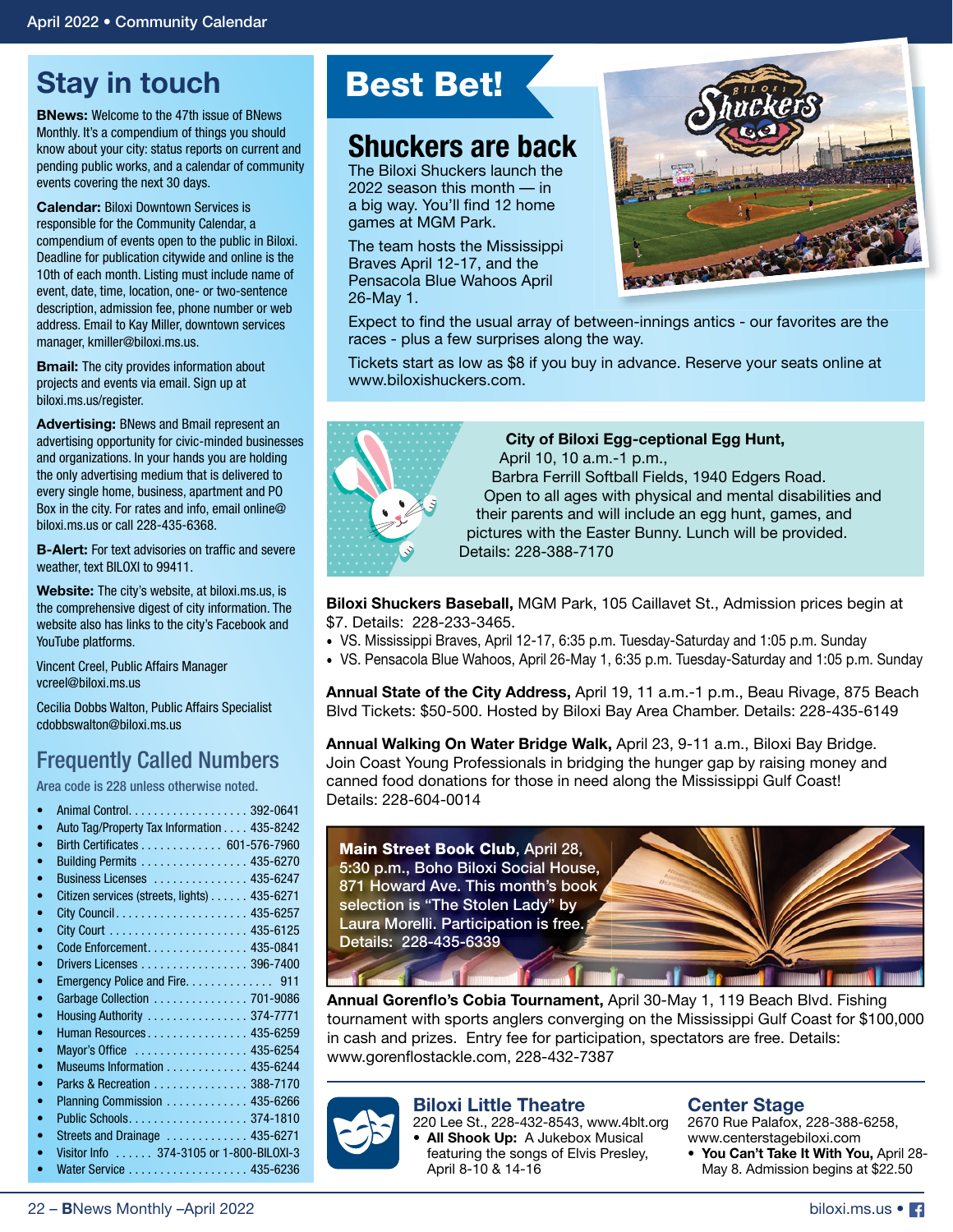#### **Beauvoir, The Jefferson Davis Home & Presidential Library**

2244 Beach Blvd., 228-388-4400, www.visitbeauvoir.org.

- **Meet the Spirits of Beauvoir,** April 16. Admission charged
- **Confederate Memorial Day Events,** April 23. Admission charged

#### **Biloxi Lighthouse & Visitor Center**

1050 Beach Blvd., 228-374-3105, www.biloxi.ms.us. Open daily, 8 a.m.- 5 p.m.

**• Lighthouse tours daily,** 9 to 10 a.m., weather permitting. Admission: \$5 for ages 12 and older; \$2 for ages 6-11; free for ages 5 and younger

#### **Biloxi Schooner Pier**

367 Beach Blvd., 228-435-6320, schooners@maritimemuseum.org.

- Walk-on sunset sails: Admission: \$30 adults, \$15 ages 3-12
- Group charters, up to 44 people available

#### **Biloxi Shrimping Trip**

693 Beach Blvd., 228-392-8645, www.biloxishrimpingtrip.com.

• Sunset cruises, fishing trips, and three shrimping trips daily

#### **Biloxi Tour Train**

Biloxi Lighthouse Park parking lot, south of Biloxi Visitors Center, traffic light #40, 228-374-8687, www.biloxitourtrain.com.

• Call in advance to check tour availability.

#### **Betsy Ann Riverboat Cruise**

173 Beach Blvd., 228-229-4270, betsyannriverboat@gmail.com, www.betsyannriverboat.com

• Hibachi Dinner Cruises, Historical & Ecological Tour, Live Music Sunset Cruises, Sunset Eco Tours, Twisted Tiki Tour, and private charters available.

#### **Coastal Mississippi Mardi Gras Museum**

792 Howard Ave., 228-314-4747, museum@coastalmardigras.com • Open 10 a.m.- 4 p.m., closed Sundays and Mondays

#### **Kroc Center, MS Gulf Coast, The Salvation Army**

575 Division St., 228-867-6541

#### **Maritime & Seafood Industry Museum**

115 1st Street, 228-435-6320, www.maritimemuseum.org Hours of operation: Monday-Saturday, 9 a.m.- 4 p.m., Sunday, noon – 4 p.m. Applications begin accepted for summer camp registration

#### **Ohr-O'Keefe Museum of Art**

386 Beach Blvd., 228-374-5547, www.georgeohr.org • Check the website for more events and studio classes at OOMA!

#### **West End Hose Co. No. 3 Fire Museum**

1046 Howard Ave., 228-435-6119, 228-435-6200, www.biloxi.ms.us

• Historic 1937 firehouse open Saturday 9 a.m.- 2 p.m., or by appointment.

#### **Biloxi Elks 606 Lodge of Biloxi**

1178 Beach Blvd., 228-374-0606

- **Friday Bingo,** April 1, 8, 15, 22 & 29. Doors open at 5 p.m.; Early Bird games at 6:30 p.m., regular games at 7 p.m. Cash payouts and door prizes. Concessions available and open until 8:30 p.m.
- **Sunday Charity Bingo:** No Sunday Bingo for April

#### **Joppa Shrine**

13280 Shriners Blvd., 228-392-9345

**• Steak Night,** April 8, 6 p.m. \$20 per dinner

#### **Fleur de Lis Society of Biloxi (French Club)**

182 Howard Ave., 228-436-6472

- **Seafood Dinners** every Friday at 6 p.m., Call for details.
- **Karaoke with Kenny**, every Friday at 7 p.m.

#### **Mississippi Coast Mustang Club Meeting**

**• Next show:** April 23, 8 a.m.-3 p.m., Edgewater Mall, 2600 Beach Blvd.

#### **The Nativity of the Blessed Virgin Mary Parish**

871 Esters Blvd., 228-374-6472

**• Biloxi Bingo Mania,** Tuesdays behind Nativity Cathedral; Doors open at 5:30 p.m.; Early bird begins at 6:30 p.m.; regular games begin at 7 p.m. Proceeds benefit Nativity BVM Catholic Elementary School.

#### **Lagniappe**

#### **Charles R. Hegwood**

**Biloxi Community Market** Tuesdays and Thursdays, 6 a.m.-4 p.m.

under the I-110 overpass on the corner of Howard Avenue and Hopkins Boulevard. Details: Tina Cowart at 228-388-2443

#### **City of Biloxi Senior Program**

Activities for ages 55 and older weekdays at the Donal M. Snyder Sr. Community Center and the East Biloxi Senior Citizen Center. Details: Gwen Johnson, 228-388-2494, seniors@biloxi.ms.us

#### **Biloxi Libraries**

- Biloxi Library, 580 Howard Ave., 228-436-3095
- Margaret Sherry Library, 2141 Popp's Ferry Road, 228-388-1633
- West Biloxi Library, 2047 Pass Road, 228-388-5696
- Woolmarket Library, 13034 Kayleigh Cove, 228-354-9464

For more information, call the Harrison County Library System at 228-436-3095.

#### **Biloxi Main Street**

Promoting, preserving, revitalizing and enhancing the economic growth of the downtown Main Street district. Details and membership: 228-435-6339, mainstreetbiloxi.com



#### **City of Biloxi Public Meetings**

- Architectural Review Commission: Regularly scheduled meetings: second and fourth Thursday of the month at 8:30 a.m.; Community Development, 676 MLK Blvd. Details: 228-435-6266
- Biloxi City Council: Regularly scheduled meetings: first Tuesday of each month at 6 p.m. and the third and fourth Tuesday of each month at 1:30 p.m.; City Hall, 140 Lameuse St. Details: 228-435-6257
- Biloxi Civil Service Commission: Regularly scheduled meetings: second Thursday of the month at 4 p.m.; City Hall, 140 Lameuse St. Details: 228-435-6259.
- Biloxi Planning Commission: Regularly scheduled meetings: first and third Thursday of the month at 2 p.m.; Community Development, 676 MLK Blvd. Details: 228-435-6266
- Development Review Committee: Regularly scheduled meetings: Wednesdays at 9 a.m.; Community Development, 676 MLK Blvd. Details: 228-435-6266
- Tree Committee: Regularly scheduled meetings: second Monday of each month at 4 p.m.; Biloxi Community Development auditorium, 676 MLK Blvd. Details: 228-435-6266